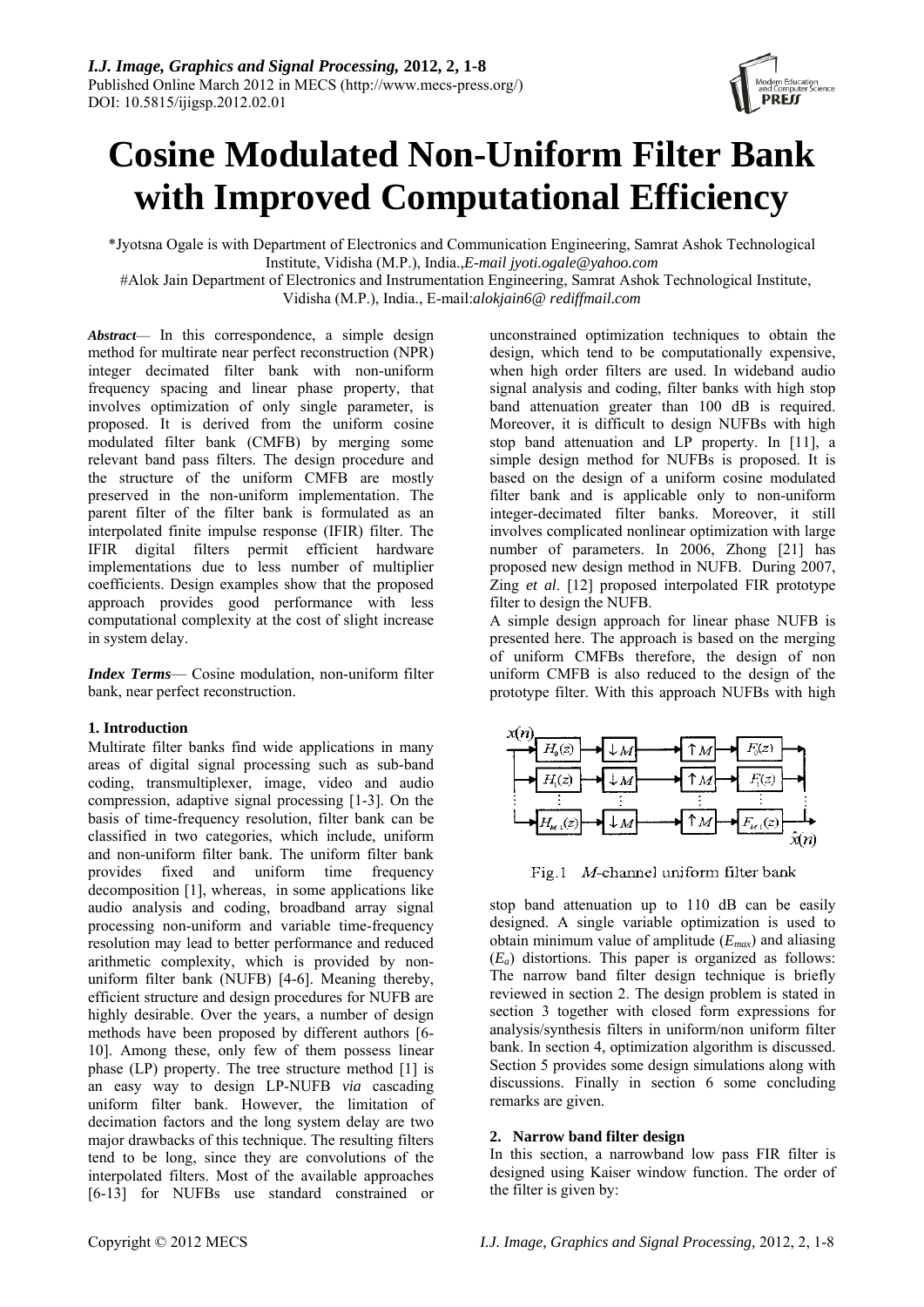$$
N = \frac{-20 \log_{10} \left( \sqrt{\delta_p \delta_s} \right) - 13}{14.6 \left( \frac{\omega_s - \omega_p}{2\pi} \right)} + 1
$$
  
(1)



band ripples, and  $\omega$  and  $\omega$  are the pass band and stop band edge frequencies. With the same design parameters the interpolated FIR filter is described by the equation:

$$
B(z)=F(z^L)G(z \tag{2}
$$

 $F(z^L)$  has a periodic frequency response with period  $2\pi$ / *L* is called the up sampled version of the model filter and *G*(z) is called the image suppressor filter designed to attenuate the extra unwanted pass bands of up sampled filter below the specified maximum stop band level. The overall realization is called interpolated finite impulse response filter.

As outlined in [14], the process of designing an IFIR filter, is as follows:

2.1) Select a suitable stretch factor *L.* Reduction in computation by IFIR method depends upon the *L*. As *L* increases the order of the model filter decreases. Consequently, a higher order image suppressor filter is needed to remove the unwanted replicas. The optimum value of *L* is given as [15]:

$$
L_{\alpha} = \left[ \frac{2\pi}{\omega_{\beta} + \omega_{\beta} + \sqrt{2\pi(\omega_{\beta} - \omega_{\beta})}} \right] \tag{3}
$$

2.2) Design model filter *F*(*z*).Using the same specifications for pass band and stop band ripple as of FIR, a model filter is designed with pass band and stop band edge are:

> $\omega_{\omega_{nm}} = L(\omega_{\omega_{n}})$  $\omega_{_{\rm sm}}$ <sub>=</sub>L ( $\omega_{_s}$ ) =  $\frac{L}{M}$  $\pi$

- 2.3) Up sample model filter  $F(z)$  by  $L$  to create  $F(z^L)$ . In the time domain model filter is up sampled by the factor *L* by inserting *L*-1 zero valued coefficients between each sample. The frequency response becomes periodic.
- 2.4) Design the image suppressor filter  $G(z)$  to remove replicas. Image filter is designed with pass band  $\omega$ <sub>s</sub> and stop band  $\omega$ <sub>s</sub> edge

at  $\stackrel{n}{\longrightarrow}$  $\frac{\pi}{2M}$  and  $\left(\frac{2\pi}{L} - \frac{\pi}{M}\right)$  respectively and

convolving these two filters in the time domain final IFIR filter results.

### **3**. **Cosine modulated filter bank**

#### **3.1. Uniform**

Cosine modulation is a cost effective technique for *M*band filter bank [1]. In this approach all the filters of analysis and synthesis section are obtained by cosine modulation of single linear phase prototype low pass filter which normally has linear phase and a finite length impulse response as shown in **Fig. 1**

The impulse responses of filters of analysis and synthesis sections for uniform CMFB are obtained from the closed form expressions as given by [1]:

$$
h_{k}(n) = 2b(n)\cos\left[\left(2k+1\right)\frac{\pi}{2M}\left(n-\frac{N}{2}\right)+(-1)^{k}\frac{\pi}{4}\right]
$$
  

$$
f_{k}(n) = 2b(n)\cos\left[\left(2k+1\right)\frac{\pi}{2M}\left(n-\frac{N}{2}\right)-(-1)^{k}\frac{\pi}{4}\right]
$$
  
for  $0 \le k \le M-1, 0 \le n \le N-1$  (4)

#### **3.2. Construction of Non-uniform Filter Banks**

and synthesis section of the uniform filter bank as In the *M*- channel uniform division filter banks, the basic frequency range  $-\pi \sim +\pi$  (rad/s) is divided into a number of bands with equal width of 2π /*M*. Here, *M* is the number of parallel filters and the independent number of pass bands on the basic frequency range. A real coefficients filter bank has a symmetric band with respect to the origin. Therefore, the positive frequency range is also divided into *M* components of equal bandwidth and decimation is done by the maximum factor of *M*. In non-uniform case, basic frequency range is divided into a number of non-uniform bands and the value of decimation factors are not the same. In the case concept of cosine modulating low pass filters is applied [11,12,13]. After designing the required uniform CMFB, the corresponding NUFB is obtained by merging the relevant band pass filters of analysis described below [11].

We define  $\overline{H}(z)$ ,  $i = 0,1,2,...$ ,  $\overline{M} - 1$ , to be the filters

obtained by merging the  $l_i \geq 1$ ) adjacent analysis filters,

i.e.,  $H_k(z)$  's, for  $i = n_i$  through ( $n_i+ l_i-1$ ) in a uniform *M*-channel CMFB. More specifically,

$$
\overline{H}_i(z) = \sum_{k=n_i}^{n_i + l_i - 1} H_k(z) \quad 0 \le i \le \overline{M} - 1 \tag{5}
$$

where  $n_{i+1} = n_i + l_i$ . We define  $\overline{F}(z)$ ,  $i =$  $0,1,2,...$  *M* −1, in a similar manner for the synthesis filters  $F(x)$  *s* of the *M*-channel CMFB. That is,

$$
\overline{F}_i(z) = \frac{1}{l_i} \sum_{k=n_i}^{n_i + l_i - 1} F_k(z) \quad 0 \le i \le \overline{M} - 1
$$
 (6)

Then  $\overline{H}(z)$  and  $\overline{F}(z)$ ,  $i = 0,1,2,...$   $\overline{M} - 1$ , form a new set of analysis and synthesis filters in the  $\overline{M}$  -channel non-uniform CMFB. Here, we assign the  $\overline{M}$  number of integer set  $l_i$  (i = 0,1,2…..  $\overline{M}$  −1) to each band on the positive frequency range from 0 to  $\pi$ . And we define the following *L*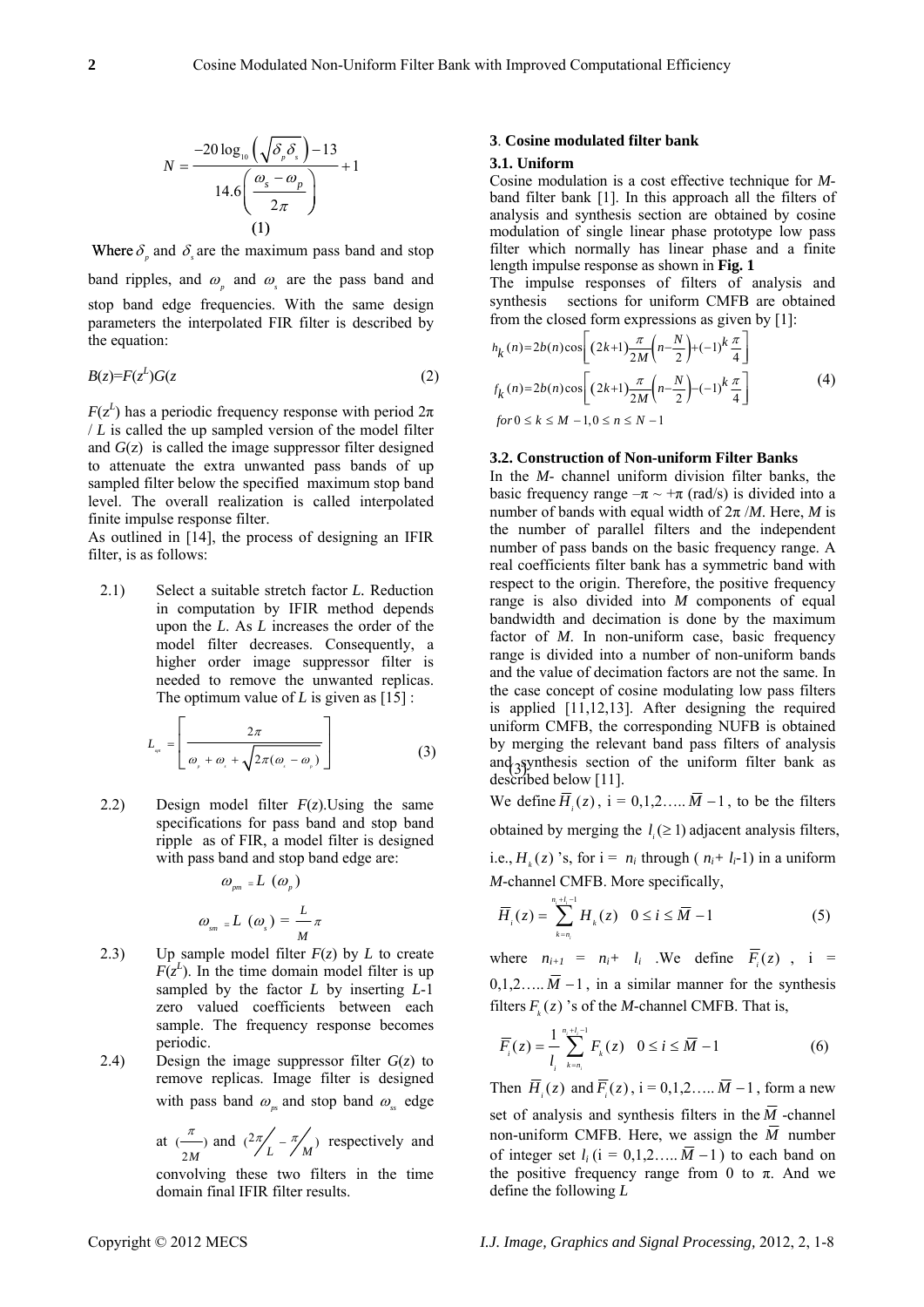$$
L = \sum_{k=0}^{\overline{M}-1} l_k \tag{7}
$$

Then, the bandwidth of the analysis filters becomes

$$
BW_i = \frac{2\pi l_i}{L} \ (i = 0, 1, 2, \dots, \overline{M} - 1). \tag{8}
$$

It may be noted that  $n_0 = 0 < n_1 < n_2 < ... < n_M = \overline{M}$ , and  $l_0 + l_1 + l_2 + \ldots + l_{M-1} = \overline{M}$ . **Fig. 2** shows the resulting overall structure of the  $\overline{M}$  -channel nonuniform CMFB.



Fig.2  $\tilde{M}$  -channel nonuniform filter bank

In the figure,  $M_i$  ( $L \, / \, l_i$ ), i = 0,1,2…..  $\overline{M}$  −1, amounts to the decimation and interpolation ratio for the *i*th channel. When  $l_i$  is the divisor of  $L$ , the decimation factor becomes an integer.

The centre frequency of the analysis filters from 0 to  $\pi$ is written by

$$
\omega_{c_{i+1}} = \omega_{c_i} + (BW_i + BW_{i+1})/4 \ (i = 0, 1, 2, ..., \overline{M} - 3). \tag{9}
$$

Where  $\omega_{c0} = 0$ ,  $\omega_{c} = BW_{0}/2 + BW_{1}/4$  and

$$
\omega_{c_{M-1}} = \pi.
$$

And, we have a restriction on the center frequency. An integer *p* must satisfy

$$
\omega_{ci} = \frac{\pi}{2M_i} (2p+1) \quad (i = 0, 1, 2, \dots, \overline{M} - 2). \tag{10}
$$

Where  $p = 1 \sim M_i$  - 2. The change of parameter *p* indicates the possible equal space shift of the center frequency of the band width of which is  $2\pi / M_i$ . The occurrence of large aliasing caused by the existence of the positive and negative frequency components will be avoided by the above condition.

The design procedure for a non-uniform filter bank with integer decimation factors is as follows:

1) Obtain  $\overline{M}$ , which is the *lcm* of decimation factors.

2) Design a cosine modulated NPR *M*- channel uniform filter bank according to (4).

3) Merge the relevant band pass filters of the uniform section to obtain the analysis and synthesis filters  $\overline{H}_{i}(z)$  and  $\overline{F}_{i}(z)$  of the non-uniform bank according to (7-8).

4) If the set of given integer decimation factors make a feasible partition, do not make any changes to the structure.

5) If the set represents non-feasible partition, the structure as given in [11] should be used to implement the same. The modified structure shifts the frequency band of such a channel to a suitable band

# **4. Optimization technique**

In NPR, perfect reconstruction condition is relaxed by allowing a small amount of distortion. Three types of distortions occur at the reconstructed output, *i.e*, amplitude  $(E_{max})$ , phase and aliasing  $(E_a)$  [1]. The aliasing and phase distortion can be eliminated by careful design of the linear phase FIR filter. However, amplitude distortion can not be eliminated completely but can be minimized by applying optimization technique. Initially; Johnston [17] developed a nonlinear optimization technique. Later on many prominent authors such as Creusere et al [18], Lin et al [19], Jain et al [16], have simplified it using linear optimization technique with objective function as given below:.

$$
\phi = \max \left| B(e^{j\omega}) \right|^2 + \left| B(e^{j(\omega - \pi/M)}) \right|^2 - 1 \right|
$$
\n(11)

for  $0 \le \omega \le \pi / M$ 

In this work, same objective function in modified form is used for the design of non-uniform filter bank, as given below vaidynathan [1]:

$$
\phi = \max \left| \sum_{i=0}^{\overline{M}-1} \left| \overline{B}_i(e^{j\omega}) \right|^2 - 1 \right|,
$$
\nfor  $0 \leq \omega \leq \pi / \overline{M}$ 

\n(12)

where, *M* is number of channels in non-uniform filter bank and  $H_i(e^{j^*})$  is the frequency responses of the filters of the non-uniform section.

The optimization routine for designing non-uniform CMFB is summarized as follows:

- (i) Choose the initial value of sampling frequency  $(F, )$ ,number of bands  $(M, )$ , stop band attenuation *A* and Pass band ripple and stretch factor  $(L)$ .
- (ii) Initialize the Normalized pass band  $(\omega_n)$ and stop band  $(\omega)$  frequency.
- (iii) Selected pass band frequency  $\omega_{_{pm}} = L\omega_{_{p}}$  and stop band frequency  $\omega_m = L\omega$ , for the model filter.
- (iv) Calculate the cut-off frequency ( $\omega_{cm}$ ) transition band and Filter length  $(N_m)$  of model filter.
- (v) Design model filter.
- (vi) Design up-sampled filter by up-sampling the impulse response coefficients model filter

Copyright © 2012 MECS *I.J. Image, Graphics and Signal Processing,* 2012, 2, 1-8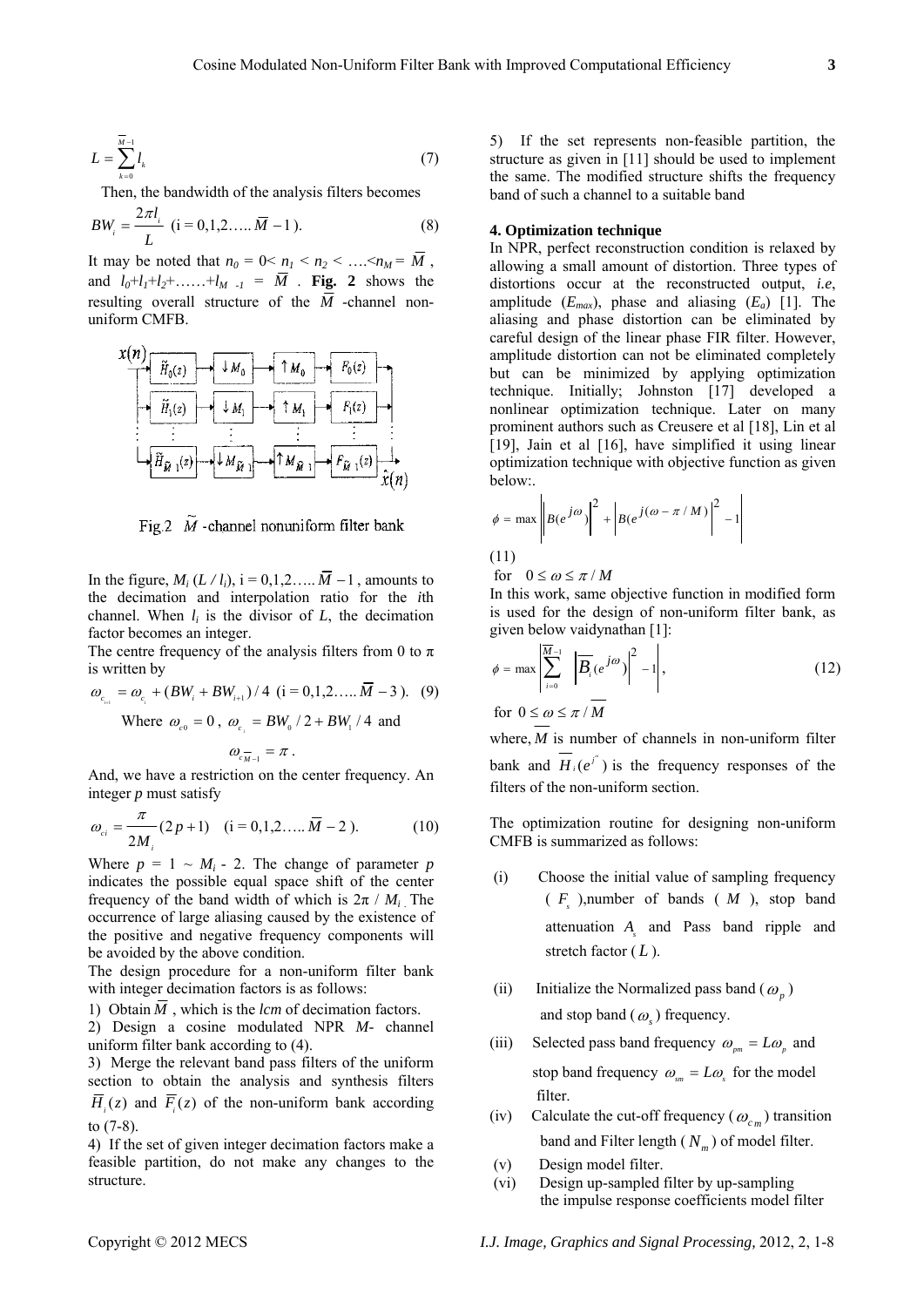by a strech factor *L*.

(vii) Select  $\frac{w_{pm}}{w_{pm}}$ *L*  $\frac{\omega_{\text{pm}}}{I}$  and  $(2\pi/L-\omega_{\text{s}})$  as a pass band

 and stop band frequencies for image suppressor filter.

(viii) Calculate the cut-off frequency  $(\omega_{\alpha})$ , transition band and Filter length  $(N<sub>s</sub>)$  of image

suppressor

- (ix) Design the image suppressor filter.<br>
(x) Obtain sub filters of analysis and synthesis
- Obtain sub filters of analysis and synthesis Sections of uniform filter bank using cosine modulation scheme.
- (xi) Merge the relevant band pass filters of uniform section to obtain sub filters of non-uniform section
- (xii) Choose the step size (*step*) and its search direction (*dir*) is equal to either 1 or -1.
- (xiii) Compute  $\omega_{cm} = \omega_{cm} + dir \times step$  and objective function using (12).
- (xiv). When difference between previous iteration and current iteration becomes negligible the optimization process is halted. Otherwise, it returns to (xii).
- (xv) Return to (xiv) if the current objective function is smaller than the previous one. Otherwise,  $step = step / 2$ ,  $dir = -dir$  and return to (xiii).
- (xvi). Calculate aliasing distortion.

#### **5. Design examples**

In this section, 5- channel and 3- channel NUFBs are designed and the performance of proposed technique is designed and the performance of proposed technique is **Fig. 5** Amplitude distortion plot.<br>
compared with the earlier reported work [5,11,12,20].

**5.1.** This example is quoted to compare the performance with recent work of Zing *et al*. [12]. In the work of [12], 5-channel NUFB with integer decimation factors (4, 4, 8, 8, 4) is designed using IFIR based prototype filter. In this example, 5-band NUFB is designed with the same specifications as in [12]: Stop band attenuation *As*=110dB**.** The band edge frequencies are:

 $\omega_1 = \frac{\pi}{4}$ ,  $\omega_2 = \frac{\pi}{2}$ ,  $\omega_3 = \frac{5\pi}{8}$ ,  $\omega_4 = \frac{3\pi}{4}$ . In this case,  $n_0 = 0$ .  $n_1 = 2$ ,  $n_2 = 4$ ,  $n_3 = 5$ ,  $n_4 = 6$ ,  $n_5 = 8$ ; and  $l_0$  $= 2, l_1 = 2, l_2 = 1, l_3 = 1, l_4 = 2$ . The obtained overall filter length in this case is 103 with *L*=2. The magnitude responses of prototype filter bank and distortion parameter are shown in **Fig. (3-6).** The obtained value of peak deviation from unity of the distortion parameter is 0.0059 dB and aliasing distortion is  $3.93 \times 10^{-11}$  as shown in **Table 1**, where performance is compared with latest work of [12].



filter.<br> **Fig. 3** Magnitude response of optimized prototype<br> **Fig. 3** Magnitude response of optimized prototype<br>
filter



**Fig. 4** Magnitude response of five-channel filter bank.



 **Fig. 6** Aliasing distortion plot.

**5.2.** This example considers the design of a 3-channel non-uniform filter bank with decimation factors (4, 4, 2). The filter bank has a feasible partition. The lcm of  $(4, 4, 2)$  is  $M = 4$ . The stop band attenuation  $(A<sub>s</sub>)$  is kept at 110dB, and interpolation factor *L*=2. A four channel uniform Pseudo-QMF bank with model filter length *Nm*  $= 27$  and suppressor filter length  $N_s = 21$  is first designed. The overall filter length is given by  $N =$  $LN_m + N_s$  and is equal to 75. The analysis/synthesis filters of the non-uniform filter bank are constructed from the analysis/synthesis filters of the uniform filter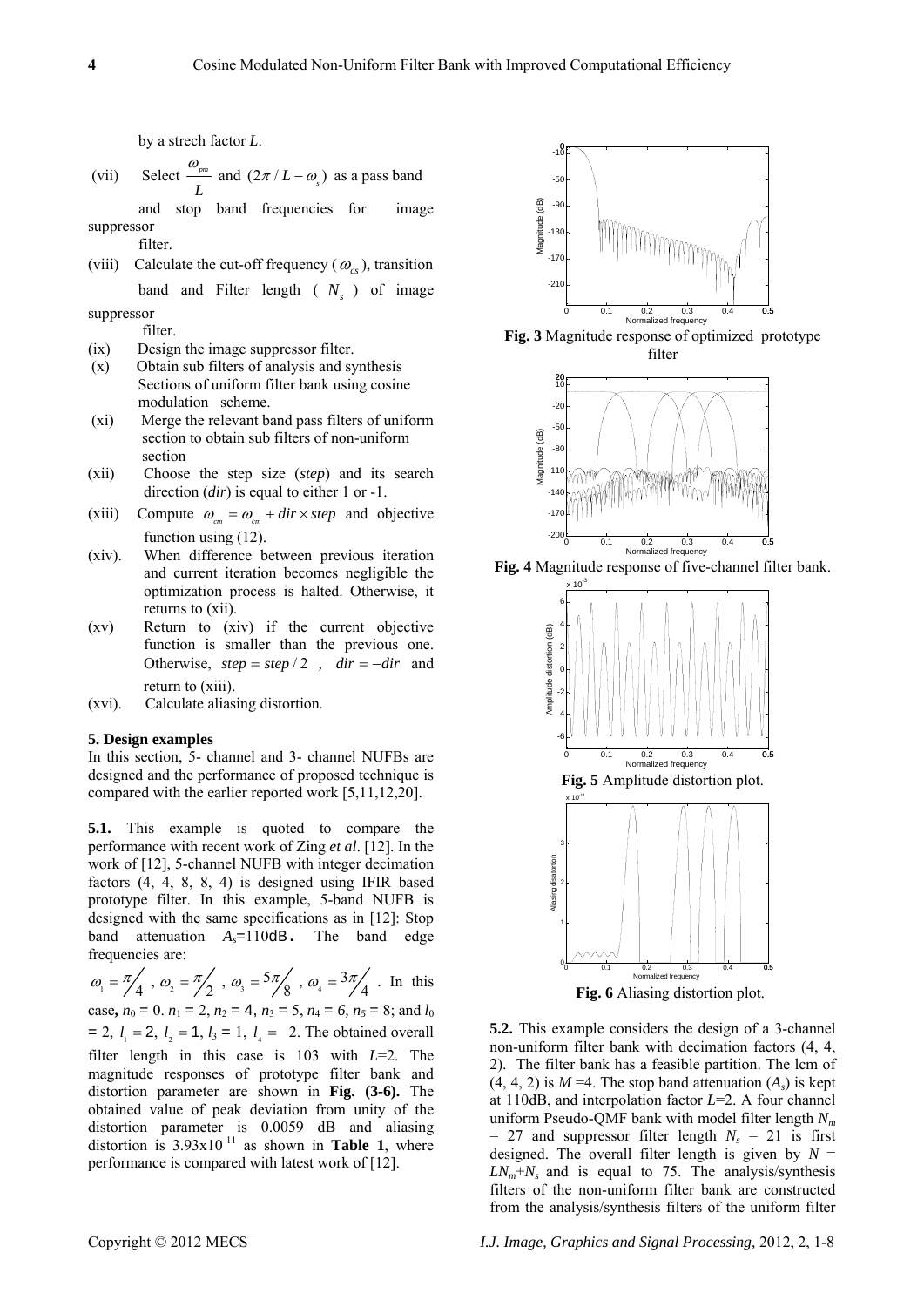bank. In this case  $l_0 = 1$ ,  $l_1 = 1$ ,  $l_2 = 2$  and  $n_0 = 0$ ,  $n_1 = 1$ ,  $n_2 = 2$ . The band edge frequencies are  $\omega_1 = \frac{\pi}{4}$ ,  $\omega_2 = \frac{\pi}{2}$ . The magnitude responses of the optimized prototype filter, the corresponding analysis filters of the NUFB, optimized value of amplitude distortion function are plotted in **Fig. (7-9).** It is observed that for the designed filter bank maximum amplitude distortion is  $E_{max} = 3.77 \times 10^{-3}$  and aliasing distortion is  $E_{aa} = 1.14 \times 10^{-11}$ . **Table 2** provides a performance comparison between the proposed method and the methods in [5], [11], [20]. It is quite oblivious that proposed method offers much better performance than the method in [5] and [11]. As compared to the method [20], our performance is very much comparable. Compared to all, proposed design is computationally more efficient. Designed non-uniform filter bank provides better performance with less computational complexity.



**Fig. 7** Magnitude response of optimized prototype filter



**Fig. 8** Magnitude response of three- channel filter bank



**Fig. 9** Amplitude distortion plot.

**5.3.** The third example is also a 3-channel NUFB, but of different decimation factors. In this case decimation factors are (2,6,3). Prototype filter with specification stop band attenuation  $(A<sub>s</sub>) = 110dB$ , interpolation factor *L=*2 has been designed. The model and suppressor filter lengths are  $N_m = 51$  and  $N_s = 19$  respectively. In this case, non-uniform filter bank has been designed from six-channel uniform filter bank with,  $l_0 = 3$ ,  $l_1 = 1$ ,  $l_2 = 2$ , and  $n_0 = 0$ ,  $n_1 = 3$ ,  $n_2 = 4$ . The band edge frequencies are  $\omega_1 = \frac{\pi}{2}$ ,  $\omega_2 = \frac{2\pi}{3}$  $\omega_2 = \frac{2\pi}{3}$ . The obtained value of maximum amplitude distortion is  $E_{max}$  =  $3.02 \times 10^{-3}$  and aliasing distortion is less than  $E_{aa}$  =  $2.67x10^{-11}$ . The magnitude responses of prototype filter, NUFB, optimized value of amplitude distortion are shown in **Fig. (10-12). Table 2** provides a comparative performance between the proposed method and the methods in [5].



 **Fig. 10** Magnitude response of optimized prototype filter



**Fig. 11** Magnitude response of three- channel filter bank.



Case studies are presented to demonstrate the effectiveness of the design. 3 and 5 channel symmetric non-uniform filter banks were designed and the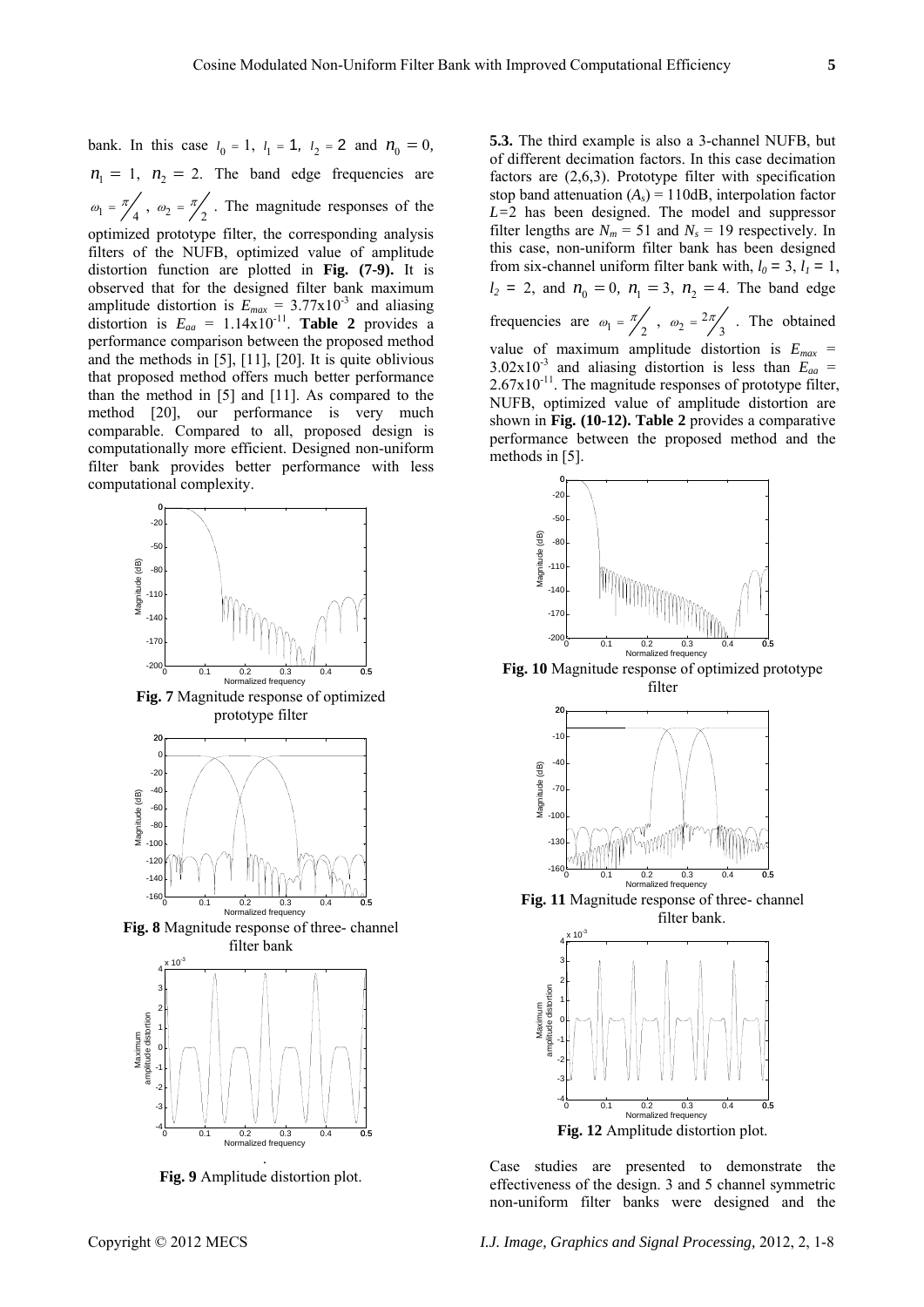amplitude characteristics of analysis filters are shown in **Fig. 3, Fig. 7 and Fig. 10**. The positive frequency range is clearly divided into 3 and 5 non-uniform bands. These filter banks have integer decimation factors with feasible partition. For the designs the Kaiser windowed LPF were used as initial filters for minimization of the performance function. Further, as a tool for optimization, the gradient algorithm was utilized. In cost effective design for the filter banks, IFIR approach is one of the techniques, which provides significant reduction in computational cost. In the proposed work same technique is introduced to provide the reduction in computation and improvement in the performance of the filter bank. It has been observed that the proposed method over existing one offer much better performance with reduction in computational complexity. As shown in **Fig.13**. For all the three cases computational requirements in proposed method is minimum. Performance comparisons with previous publications [5,11,12,19] given in **Table (1-3)** show that apart from lower values of distortion parameters, the proposed method provides 32.43%, 26.53% and 13.88% reduction in computation for three and five channel filter banks.

 On one hand, comparisons with Tree-Structure NUFBs show that the Tree-Structure can either be PR or NPR depending on the FBs used in the design. Whereas, on the other hand, proposed method has limitation that it can only design NPR FBs. The method is efficient but do not achieve perfect reconstruction. The advantage of our method is that it can be used to design a feasible or non-feasible partition NUFB with good performance. (All the Tables and Fig. 13 are appended at the last).

#### **6. Conclusion**

A simple and computationally efficient design of NUFB is presented. In traditional design approaches, it is difficult to design the NUFB at high stop band attenuation above 100 dB. The proposed work eliminates this constraint by exploiting the design process of cosine modulation and obtained NUFB with a feasible partition property. The prototype filter is formulated as an interpolated FIR filter and is indirectly designed by varying the pass band edge of a low-order model filter. This method is suitable particularly for large number of channels where high order filters with unequal pass bands have to be designed with small distortion and aliasing. The proposed method is efficient and simple and guarantees high stop band attenuation while keeping the distortion and aliasing small. Such filter banks are needed in a wide variety of applications like speech coding and speech enhancement. The proposed technique is useful in variety of applications of audio and video field.

#### **REFERENCES**

[1] P.P.Vaidyanathan, Multirate Systems and Filterbanks, Prentice-Hall, Englewood Cliffs, NJ, 1993.

- [2] Q.G. Liu, B. Champagne, D.K.C. Ho, "Simple design of over sampled uniform DFT filterbanks with application to sub-band acoustic echo cancellation", IEEE Trans. on Signal Processing, .80(5), (2000), pp. 831-847.
- [3] G.Gu., E.F. Badran, "Optimal design for channel equalization via the filterbank approach", IEEE Trans. on Signal Processing*,*52(2), (2004), pp. 536-544.
- [4] G.Shi, X.Xie and W.Zhong, "Recent advances and new design method in nonuniform filterbanks"**,** Proc. of IEEE Int. Conf. on Communications, Circuits and Systems, vol.1, (May 2006), pp. 211-215.
- [5] X.M. Xie, X.Y. Chen and G, M, Shi,"A simple design method of linear-phase nonuniform filterbanks with integer decimation factors", Proc. of Int. Symposium on Circuit and Systems, vol. 1,(Aug. 2006), pp. 724-727.
- [6] X.M. Xie, S. C. Chan and T. I. Yuk, "A class of perfect reconstruction nonuniform cosinemodulated filter-bank with dynamic recombination", Proc. of XI European Signal Processing Conf., Toulouse, France, vol. 2, (Sept. 2002), pp. 549-552.,
- [7] S. C. Chan and X. M. Xie, "A rational subdivision scheme using cosine-modulated wavelets", Proc. of Int. Symposium on Circuits and Systems*,* Vancouver, Canada, vol. 3, (May 2004), pp. 409-412.
- [8] S. C. Chan, X. M. Xie and T. I. Yuk, "Theory and design of a class of cosine-modulated nonuniform filterbanks", Proc of IEEE Int. Conf. on Acoustics Speech, and Signal Processing, Istanbul, Turkey, vol.1,(June 2000), pp.504-507.
- [9] E. Elias, P.Lowenborg, H**.** Johansson and L.Wanhammar, "Tree-structured IIR/FIR octave-band filterbanks with very lowcomplexity analysis filters", IEEE Int. Symp. on Circuits and Systems (ISCAS), vol.2, (May 2001), pp. 533-536.
- [10] O. A. Niamut and R. Heusdens, "Sub-band merging in cosine-modulated filterbanks", IEEE Signal Processing letter, 10(4), (Apr. 2003), pp. 111–114.<br>[11] J.Li, T.O.Nguyen and S.Tantaratana, "A
- simple design method for near perfect reconstruction non-uniform filterbanks"*,* IEEE Trans. on signal processing, 45(8), Aug. 1997.
- [12] Z. Zing and Y. Yun, "A simple design method for nonuniform cosine modulated filterbank", IEEE Int. Symp. On Microwave, Antenna, Propagation and EMC Tech., (2007), pp.1052- 1055,
- [13] J. Lee and B.G. Lee, "A design of nonuniform cosine modulated filterbanks", IEEE Transactions on Circuits and System-II, 42(1), November 1995.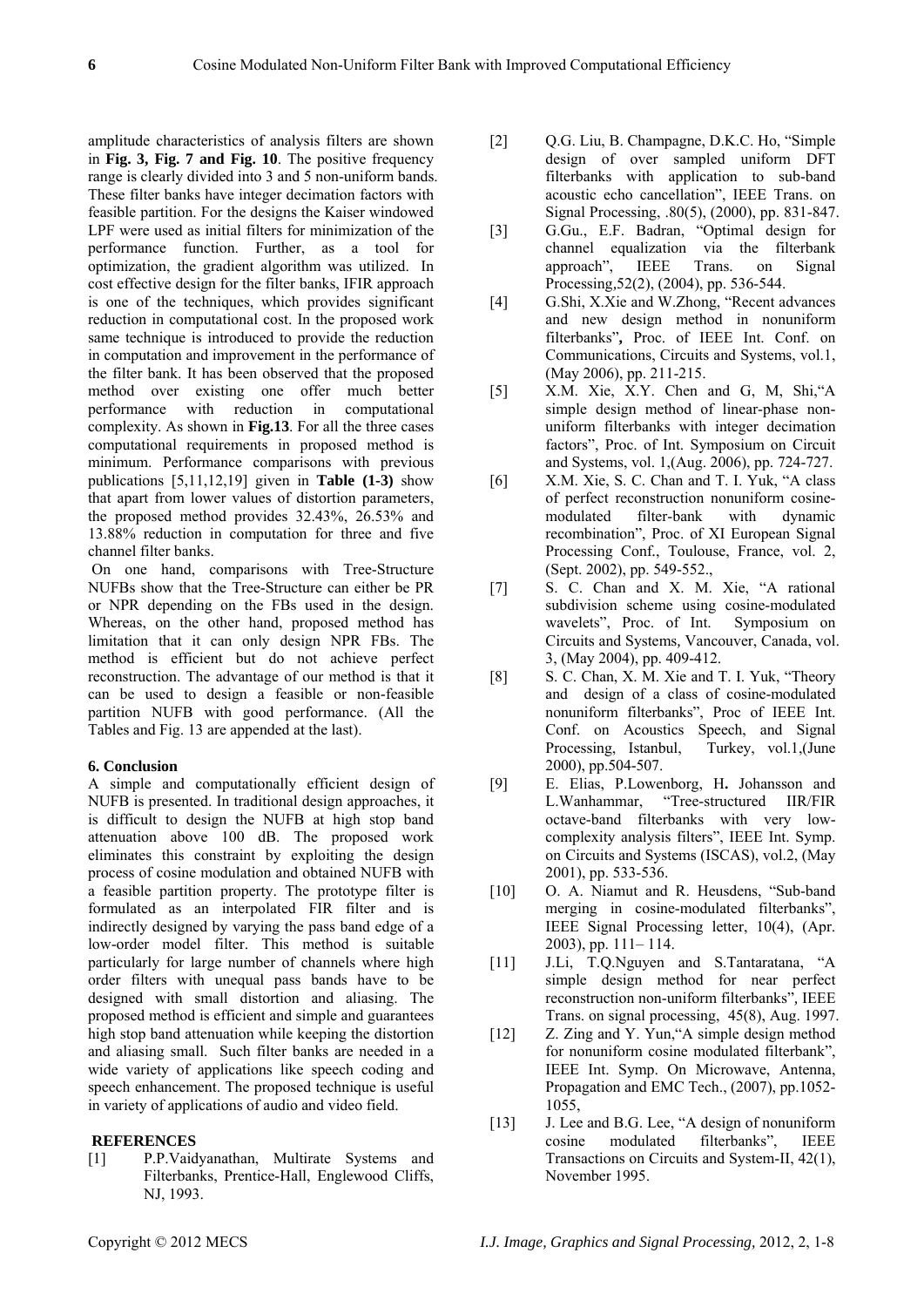- [14] Y.Neuvo, C.Y.Dong and S.K.Mitra, 'Interpolated Finite Impulse Response Filters", IEEE Transactions on Acoustic, Speech, Signal Processing, vol.ASSP-32, pp. 563-570, June 1984.
- [15] A.Mehrina and J.A.Willson, "On Optimal IFIR Filter Design", IEEE Proceedings of the 2004 International Symposium on Circuits and System, vol.3,pp. 133-136,May 2004.
- [16] A Jain, R Saxena and S.C. Saxena, "An improved and simplified design of cosine modulated pseudo QMF filterbanks", Digital Signal Processing, vol.16,no.3, pp. 225-232, 2006.
- [17] J.D Johnston, "A filter family designed for use in quadrature mirror filterbanks", Proc. IEEE Int. conf. Acoustics , Speech and Signal Processing, Denver, pp. 291-294,1980.
- [18] C.D Cresure, S.K Mitra, "A simple method for designing high-quality prototype filters for M-band pseudo QMF banks", Trans. on Signal Processing, vol.43, pp. 1005-1007, 1995.
- [19] Y.P Lin, P.P Vaidyanathan, "A Kaiser window approach for the design of prototype filters of cosine-modulated filterbanks", IEEE **Signal**  Processing Letter, vol.5, no.6, pp. 132- 134,1998. [20] R K Soni, A. Jain, "An Optimized Design of Non-uniform filterbank using Blackman window family", International Journal of Signal and Image Processing, vol.1,no.1, pp. 18-23,2010.
- [21] G. Shi, X. Xie, X. Chen and Wei Zhong. "Recent Advances and New Design Method in Nonuniform Filter Banks", IEEE Trans. on Signal Processing, (2006), pp. 211-215.

# **Table 1.** Performance comparison with earlier reported works for five-channel NUFB

| Work                          | Channels<br>/Decimation<br>Factors | Technique<br>used              | $A_{s}$ | L              | N   | Filter length<br>$N_m$   | $N_{\rm s}$              | Amplitude<br>distortion <sup>a</sup> | Aliasing<br>Distortion |
|-------------------------------|------------------------------------|--------------------------------|---------|----------------|-----|--------------------------|--------------------------|--------------------------------------|------------------------|
| Lee et al $[13]$<br>(1995)    | Five channels<br>(4,4,8,8,4)       | Cosine<br>modulation<br>(FIR)  | 46.3dB  | $\blacksquare$ | 41  | $\overline{\phantom{a}}$ | $\overline{\phantom{a}}$ | $0.027$ dB                           | ۰                      |
| Zijing et al $[12]$<br>(2007) | Five channels<br>(4,4,8,8,4)       | Cosine<br>modulation<br>(IFIR) | 110dB   | 4              | 163 | 31                       | 39                       | $0.0068$ dB                          | $3.37x10^{-11}$        |
| <b>Proposed</b>               | Five channels<br>(4,4,8,8,4)       | Cosine<br>modulation<br>(IFIR) | 110dB   | 2              | 103 | 43                       | 17                       | $0.0059$ dB                          | $3.93 \times 10^{-11}$ |

Amplitude distortion<sup>a</sup> = Peak deviation from unity

**Table 2.** Performance comparison with earlier reported works for three-channel NUFB.

| S.N | Work                   | Channels | Decim-<br>ation<br>Factors | Techniq<br>-ue<br>used         | $A_{s}$ | L              |     | Filter length |    | Amplitude<br>Distortion |
|-----|------------------------|----------|----------------------------|--------------------------------|---------|----------------|-----|---------------|----|-------------------------|
|     | Li et al[11]<br>(1997) | Three    | (4,4,2)                    | Cosine<br>modulation<br>(FIR)  | 60dB    | $\blacksquare$ | 65  |               |    | $7.803 \times 10^{-3}$  |
|     | Xie et al[5]<br>(2006) | Three    | (4,4,2)                    | Recomb-<br>ination<br>(FIR)    | 110dB   | $\sim$         | 63  |               |    | $7.803 \times 10^{-3}$  |
| 1.  | <b>Proposed</b>        | Three    | (4,4,2)                    | Cosine<br>modulation<br>(IFIR) | 110dB   | $\overline{2}$ | 75  | 27            | 21 | $3.77 \times 10^{-3}$   |
|     | Xie et al[5]<br>(2006) | Three    | (2,6,3)                    | Recomb-<br>ination<br>(FIR)    | 110dB   | $\mathbf{r}$   | 95  |               |    | $6.631x10^{-3}$         |
| 2.  | <b>Proposed</b>        | Three    | (2,6,3)                    | Cosine<br>modulation<br>(IFIR) | 110dB   | 2              | 121 | 51            | 19 | $3.02 \times 10^{-3}$   |